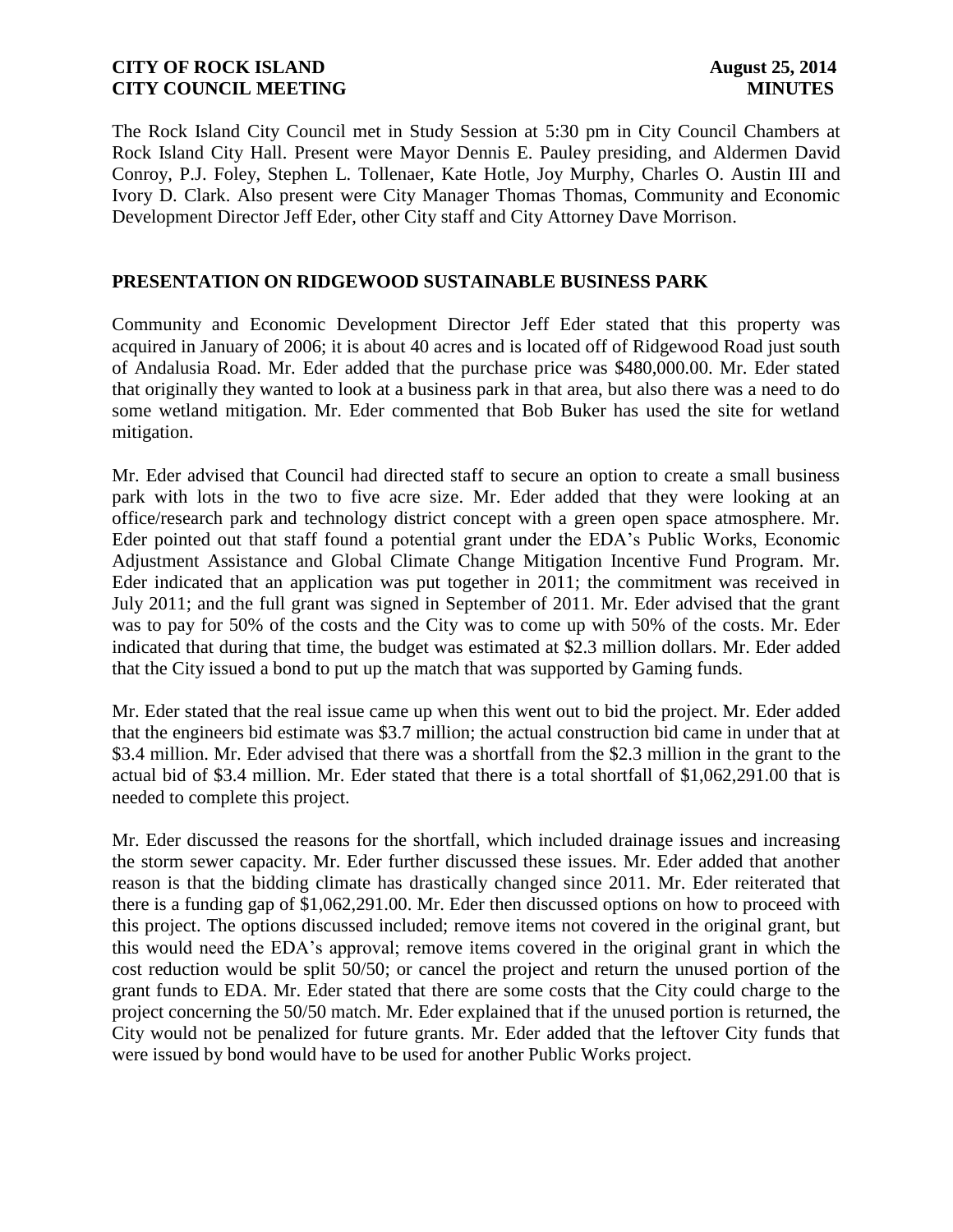Council discussed the options. Mr. Eder commented that if the project is canceled, most of that area in question could possibly be turned into a wetland mitigation bank. Mr. Eder recommended to not improve the property. Mr. Eder stated that the money could also be turned in and the City could reapply for the grant at a future date.

Council further discussed the options as well as other developable sites in the southwest area.

### **ADJOURNMENT**

A motion made by Alderman Murphy and seconded by Alderman Hotle to adjourn the meeting carried by the following Aye and No vote. Those voting Aye being; Alderman Conroy, Alderman Foley, Alderman Tollenaer, Alderman Hotle, Alderman Murphy, Alderman Austin and Alderman Clark; those voting No, none. The meeting was adjourned at 5:54 pm.

Aleisha L. Patchin, City Clerk

 $\frac{1}{2}$  ,  $\frac{1}{2}$  ,  $\frac{1}{2}$  ,  $\frac{1}{2}$  ,  $\frac{1}{2}$  ,  $\frac{1}{2}$  ,  $\frac{1}{2}$  ,  $\frac{1}{2}$  ,  $\frac{1}{2}$  ,  $\frac{1}{2}$  ,  $\frac{1}{2}$  ,  $\frac{1}{2}$  ,  $\frac{1}{2}$  ,  $\frac{1}{2}$  ,  $\frac{1}{2}$  ,  $\frac{1}{2}$  ,  $\frac{1}{2}$  ,  $\frac{1}{2}$  ,  $\frac{1$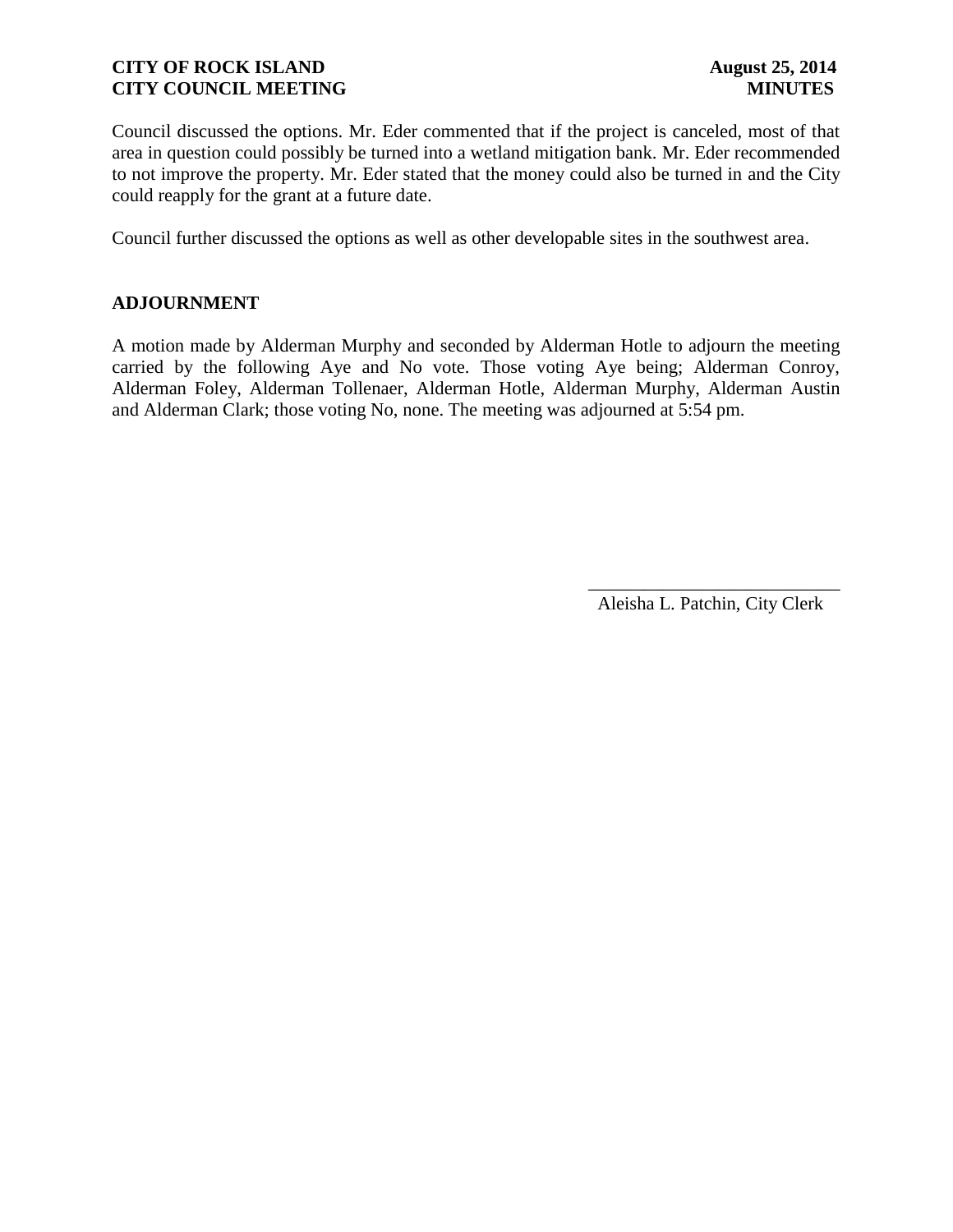Rock Island City Council met in regular session at 6:45 pm in Council Chambers of Rock Island City Hall. Present were Mayor Dennis E. Pauley presiding, and Aldermen David Conroy, P.J. Foley, Stephen L. Tollenaer, Kate Hotle, Joy Murphy, Charles O. Austin III and Ivory D. Clark. Also present were City Manager Thomas Thomas and City Attorney Dave Morrison.

## Introductory Proceedings

Mayor Pauley called the meeting to order and led in the Pledge of Allegiance. Alderman Murphy gave the Invocation.

### Agenda Item #5 **Minutes of the meeting of August 11, 2014.**

A motion was made by Alderman Hotle and seconded by Alderman Austin to approve the Minutes of the meeting of August 11, 2014 as printed. The motion carried by the following Aye and No vote; those voting Aye being; Alderman Conroy, Alderman Foley, Alderman Tollenaer, Alderman Hotle, Alderman Murphy, Alderman Austin and Alderman Clark; those voting No, none.

# Agenda Item #6 **Update Rock Island by Mayor Pauley.**

Mayor Pauley stated that the Labor Day Pow Wow will be held August  $30<sup>th</sup>$ ,  $31<sup>st</sup>$  and September 1<sup>st</sup> at Black Hawk State Park. Saturday and Sunday performances will be at 1:00 pm and 6:00 pm. The Mayor advised that on Monday, there will be one performance at 1:00 pm. There will be arts and crafts exhibits with items for sale, and in addition, authentic Native American food will be sold. For those who remember the Pow Wow from the "good old days", the Sauk and Meskwaki women will again be cooking what is known by them as "Rock Island stew" over the open fire. Mayor Pauley commented that free shuttle bus service will be provided from the parking lot of Roe Aquarium (4422  $11<sup>th</sup>$  Street). Bring the family to this fun, culturally instructive event. It's free, though donations will be gratefully accepted. Please bring lawn chairs and blankets.

Mayor Pauley advised that professional kart racing, food, beverages and family activities will take place during the Rock Island Grand Prix on August  $30<sup>th</sup>$  and August  $31<sup>st</sup>$  in The District in downtown Rock Island. Activities run from 8:00 am to 5:30 pm. This event is presented in conjunction with the Rock Island Grand Prix Athletic Association, Inc. Admission is free to all the races. For more information, go to www.rockislandgrandprix.com.

Mayor Pauley stated that the  $30<sup>th</sup>$  annual Rock Island Labor Day Parade is scheduled for Monday, September 1<sup>st</sup>. Staging for the parade begins at 8:30 am in the area around Washington Junior High School, located at 33<sup>rd</sup> Street and 18<sup>th</sup> Avenue. The Mayor added that the parade starts promptly at 9:30 am and travels west along  $18<sup>th</sup>$  Avenue, turns south at  $24<sup>th</sup>$  Street, then west on  $25<sup>th</sup>$  Avenue, and disbands into the Rock Island High School lots on  $25<sup>th</sup>$  Avenue.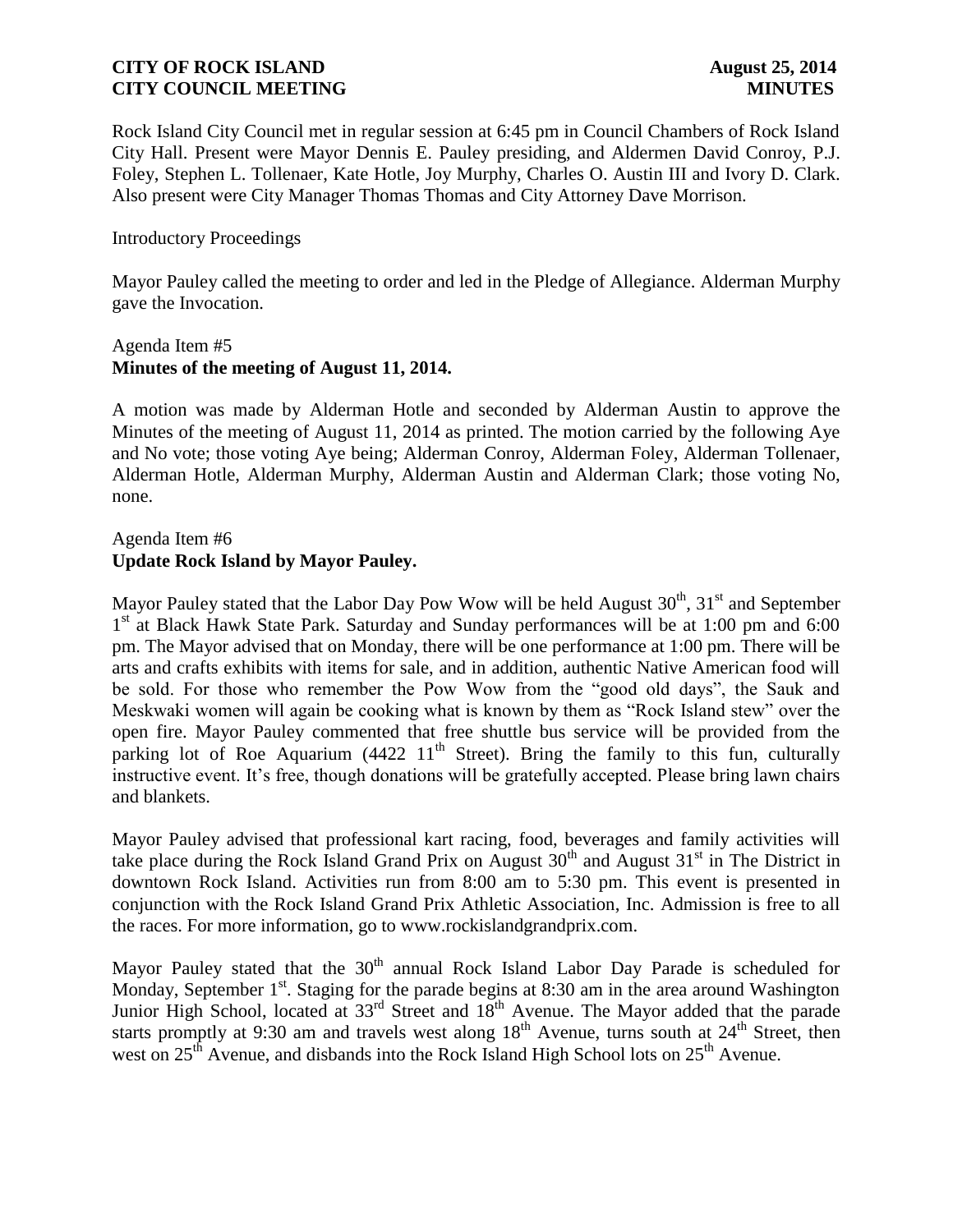Mayor Pauley advised that the Red, White & BOOM! event and fireworks display has been rescheduled for Labor Day, Monday, September 1, 2014. The Mayor added that the event opens at 5:00 pm with children's activities, live music by Smooth Groove, food and Bent River beer garden, and fireworks will start at 8:30 pm.

Mayor Pauley stated to catch a little funk, soul, blues, country and pop with the free "Thursday Night Groove" concert series at Schwiebert Riverfront Park. Thursday, September 4, 2014 will feature Candymakers on the stage from 7:00 pm to 9:00 pm. The Mayor added that the gates open at 6:00 pm and free dance lessons begin at 6:30 pm. Thanks to our concert sponsor Rock Island Happy Joes who will have pizza for sale. Hope to see you there!

Mayor Pauley advised that Saturday, September 6, 2014 is Family Day in the Park at Martin Luther King Jr. Park,  $6019^{th}$  Street from 12:00 pm – 7:00 pm. The Mayor stated that "We Care" For Our Community Program" is helping to raise money to install video cameras in violent areas and parks. Guest speakers, food vendors, DJ's, Metro Youth Drill Team and Boxing exhibitions by the Rock Island Boxing Club will be onsite.

Mayor Pauley stated that on Tuesday, August 26, 2014 Renaissance Rock Island will celebrate nine businesses that are new, recently remodeled or have relocated in downtown Rock Island with a rolling ribbon cutting event. Attendees will move from business to business, allowing them to see what each new business has to offer, with a ribbon cut at each one. Mayor Pauley commented that the event will kick off at Small Wonders Photography,  $321 \ 24$ <sup>th</sup> Street in Jackson Square at 2:00 pm and then continue to Tapas Yoga Shala, Inland Home Mortgage, Herbert F. Schultz Jr. P.C., East Town Chinese, Zodiac Portraits, The Neppl Law Centre, The District Theatre and L Couture By Tita's Linens. The tenth location, Luxury Hair Boutique, a new business in The Shoppes on  $2<sup>nd</sup>$  is unable to participate in this event, but will have a ribbon cutting on Friday, September  $5<sup>th</sup>$  at 4:00 pm. Mayor Pauley stated that this marks the second rolling ribbon cutting hosted by Renaissance Rock Island in the past five months and more than 20 businesses have opened or expanded in downtown Rock Island this year.

### Agenda Item #7

# **Presentation of the 2014 Citizen of the Year Awards by members of the Citizen of the Year Committee and Mayor Pauley.**

Citizen of the Year Committee member Grace Shirk and Mayor Pauley approached the podium. Ms. Shirk thanked the members of the 2014 Citizen of the Year Committee for all of their efforts in the selection of the 2014 Citizens of the Year. Ms. Shirk also thanked the Mayor and Council. Ms. Shirk explained the Citizen of the Year selection process and noted that the overall winner will be the Grand Marshal of the Labor Day Parade, which will be held on Monday, September 1, 2014.

The honorees in each category were introduced by a member of the current committee, which consisted of the winning recipients of the 2013 Citizen of the Year Awards.

The honorees of the 2014 Citizen of the Year are as follows: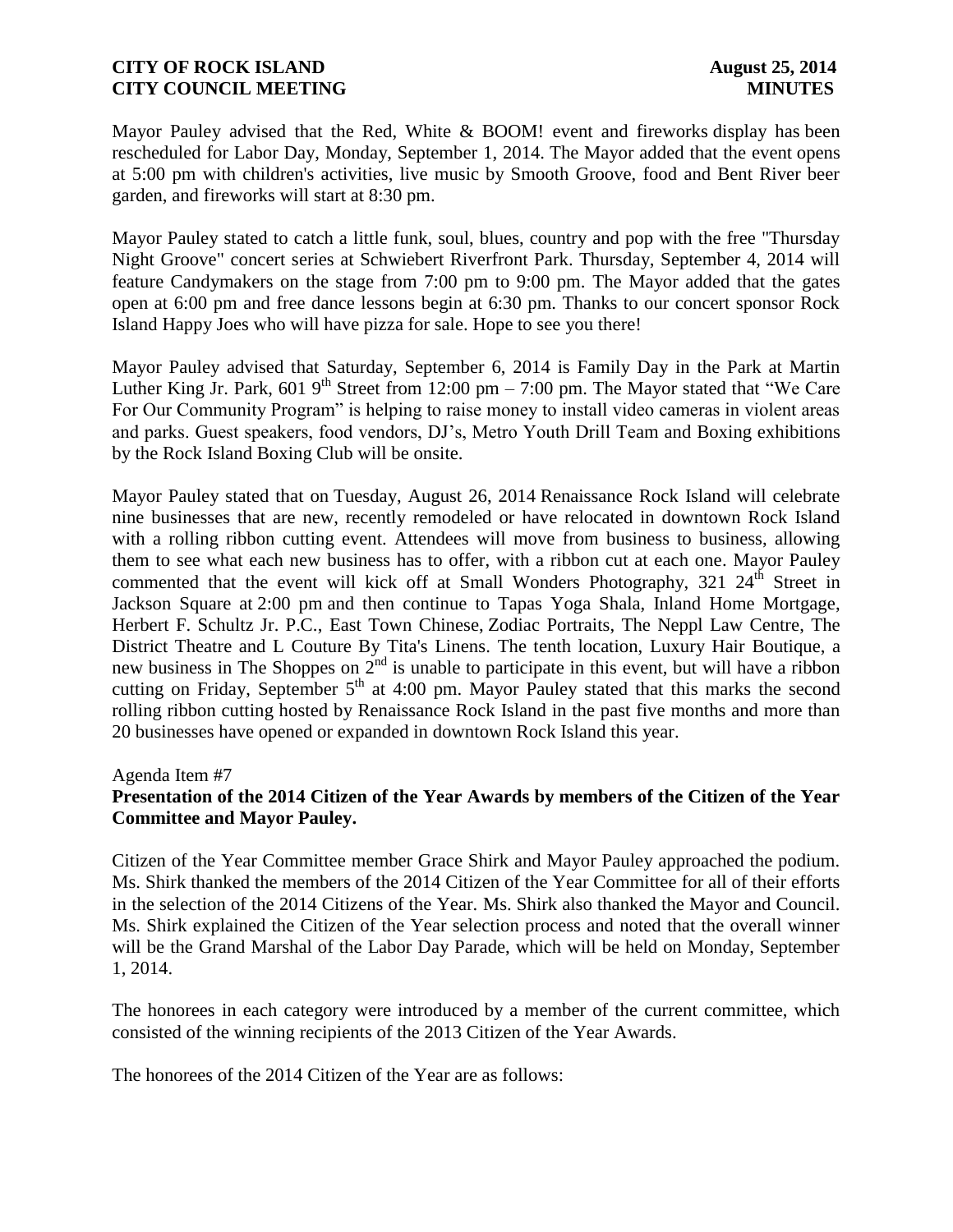**Business**: Mississippi Truck & Trailer - Introduced by Alderman Joy Murphy/Co-Chairman of the 2014 Citizen of the Year Committee.

**Professional**: Dr. Christopher Whitt - Introduced by Alderman Kate Hotle/Co-Chairman of the 2014 Citizen of the Year Committee.

**Education**: Charles Butler - Introduced by Grace Shirk, committee member.

**Organization**: Rock Island County Area Project (Wendy Smith) - Introduced by Virginia Jarrett, committee member.

**Individual**: Louis Alongi - Introduced by Alderman Chuck Austin.

**City Employee**: Fred Bain - Introduced by Bill Nelson, committee member.

**Youth**: Alicia Freiburg - Introduced by Nancy Wolber, committee member.

**Honorary**: Alan Egly - Introduced by Judy Patsch, committee member.

Grace Shirk announced that Charles Butler was the overall winning recipient of the 2014 Citizen of the Year Award. Mr. Butler accepted the award. Ms. Shirk reviewed the reasons for Mr. Butler's nomination and selection by the committee. It was noted that Mr. Butler will be the Grand Marshal of the Labor Day Parade.

The 2014 Citizen of the Year Award honorees had their pictures taken with Mayor Pauley.

Agenda Item #8 **CLAIMS**

It was moved by Alderman Austin and seconded by Alderman Tollenaer to accept the following reports and authorize payments as recommended.

Discussion followed. Mr. Michael Siciliano of the Indiana, Illinois, Iowa Foundation for Fair Contracting at 6170 Joliet Road, Countryside, IL. stepped forward. Mr. Siciliano stated that he is a compliance monitor. Mr. Siciliano voiced concerns in regards to a FOIA request that he had submitted in which he had not received certified payrolls for three trucking companies as it related to prevailing wages concerning Brandt Construction and the 23<sup>rd</sup> Avenue project. Mr. Siciliano explained the law as it related to compliance in regards to the Prevailing Wage Act. Mr. Siciliano indicated that he was not at the meeting to protest but rather to ask Council that payment #8 and any future payments to Brandt Construction regarding the 23<sup>rd</sup> Avenue project be withheld until the request for certified payrolls has been satisfied.

City Attorney Dave Morrison advised that the City itself is not authorized by the statute to enforce the provisions of the code; there is an agency through the State government that does the enforcement, and if they do perform an investigation and find that there is a violation then they can suspend the ability to bid on contracts. City Attorney Morrison advised that he did not believe that the City is in a position to enforce the code; the statute doesn't allow for it and there certainly could be legal ramifications for breach of contract for not paying when the City has no basis for trying to enforce the law.

Council, City Attorney Morrison and Mr. Siciliano further discussed this issue.

Alderman Conroy inquired as to how many more payments Brandt is due on this project.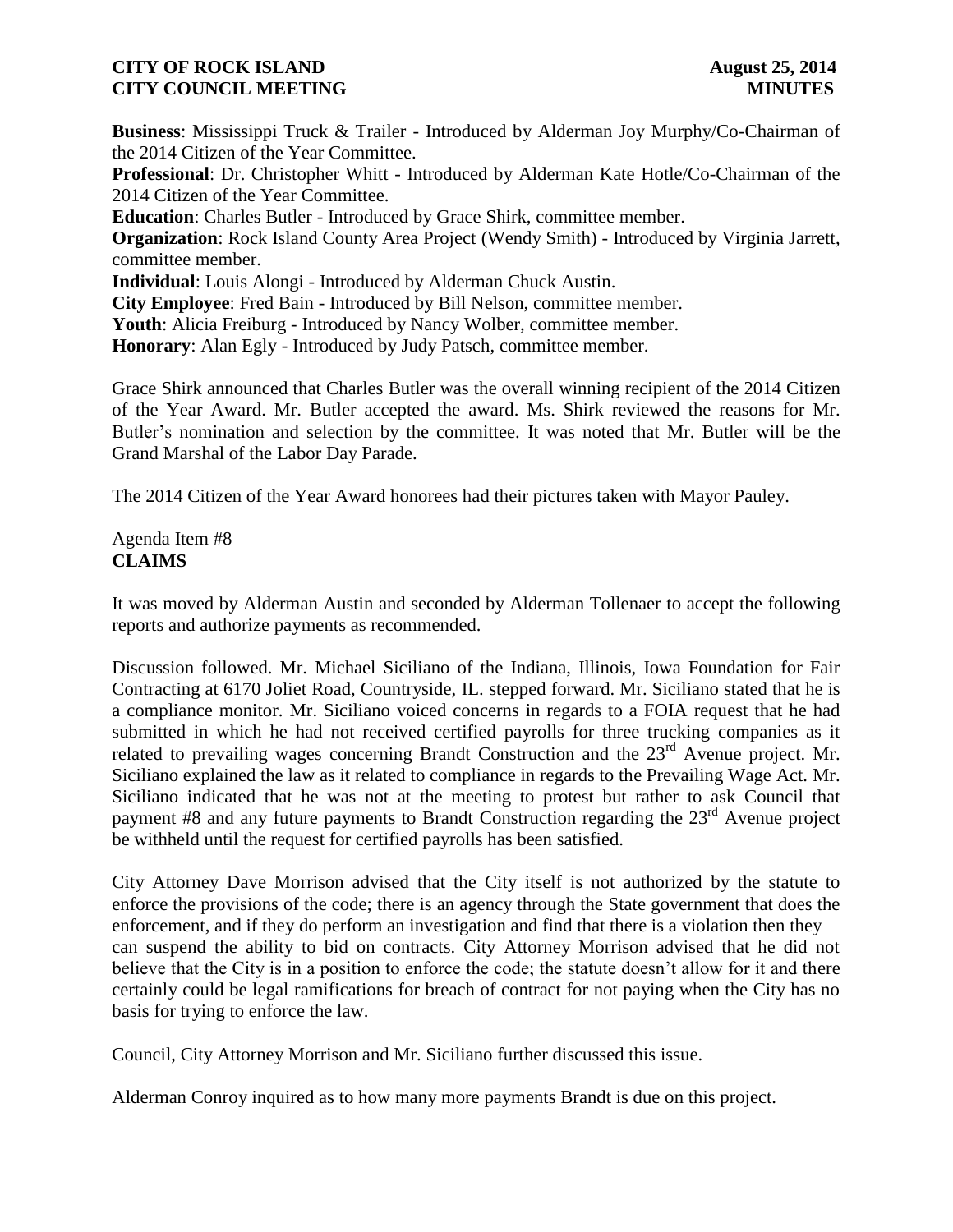Public Works Director Randy Tweet stated that there may be one more payment after this one. Mr. Tweet advised that Brandt Construction has submitted certified payrolls for all of the subcontractors they listed. Mr. Tweet added that Mr. Siciliano's issue is that he believes that there was some work being done by other individuals that were not on this list and were not paid prevailing wage.

Council further discussed this issue. Mr. Tweet noted that Brandt did not list these other three trucking companies as subcontractors; Brandt fulfilled their requirements. Mr. Tweet added that now that the job is complete, we are hearing that there was some work being done where these people were not listed as subcontractors, but they were on the job. Mr. Tweet commented that this is the real issue and an issue for the Department of Labor to decide.

Council further discussed this issue as it related to the payment for Brandt and certified payrolls. After more discussion, the motion carried by the following Aye and No vote; those voting Aye being; Alderman Conroy, Alderman Foley, Alderman Tollenaer, Alderman Hotle, Alderman Murphy, Alderman Austin and Alderman Clark; those voting No, none.

a. Report from the Public Works Department regarding payment #8 in the amount of \$270,843.46 to Brandt Construction Company for services provided for the  $23<sup>rd</sup>$  Avenue Reconstruction:  $12^{th}$  Street to  $17^{th}$  Street project.

b. Report from the Public Works Department regarding payment #1 in the amount of \$47,415.70 to Centennial Contractors of the Quad Cities for services provided for the 2014 50/50 Sidewalk and Curb Program project.

c. Report from the Public Works Department regarding payment #1 and final in the amount of \$73,296.55 to Centennial Contractors of the Quad Cities for services provided for the Brick Street Repair Program project.

d. Report from the Public Works Department regarding payment #1 in the amount of \$72,025.35 to General Asphalt Construction Company for services provided for the 2014 Asphalt Street Milling and Patching Program project.

e. Report from the Public Works Department regarding payment #1 in the amount of \$19,269.50 to Greenspace Associates for services provided for the 2014 Sod Replacement Program project.

f. Report from the Public Works Department regarding payment #9 in the amount of \$127,317.63 to Valley Construction for services provided for the Rock Island Landing at Schwiebert Park.

g. Report from the Public Works Department regarding payment #34 in the amount of \$187,416.35 to Civil Constructors, Inc. for services provided for the Wet Weather Treatment System project.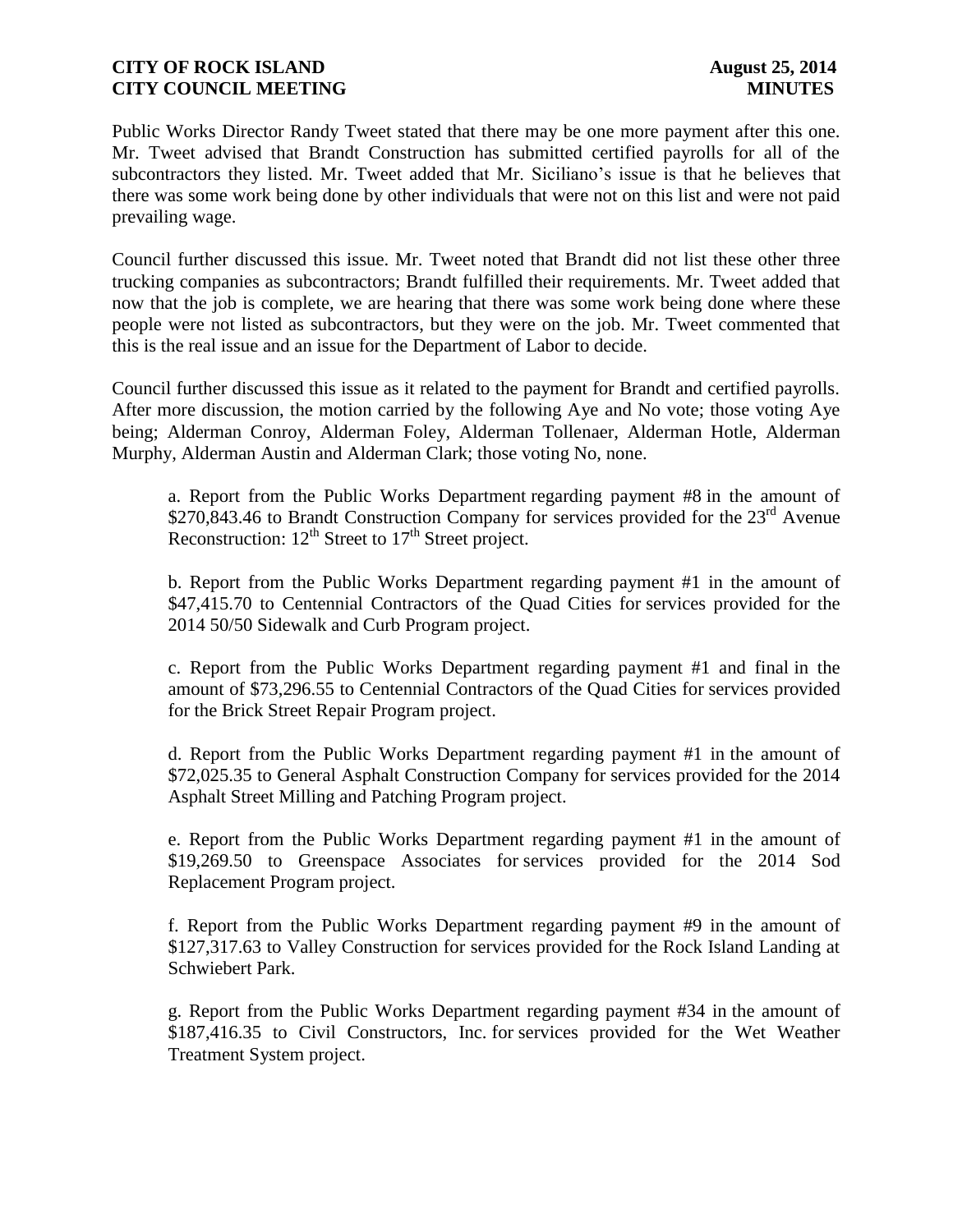#### Agenda Item #9

**Claims for the weeks of August 8 through August 14 in the amount of \$1,119,903.87 and August 15 through August 21 in the amount of \$409,202.74 and payroll for the weeks of August 4 through August 17 in the amount of \$1,335,329.00.** 

Alderman Clark moved and Alderman Murphy seconded to allow the claims and payroll. The motion carried by the following Aye and No vote; those voting Aye being; Alderman Conroy, Alderman Foley, Alderman Tollenaer, Alderman Hotle, Alderman Murphy, Alderman Austin and Alderman Clark; those voting No, none.

#### Agenda Item #10

**Report from the Public Works Department regarding the purchase of rehabilitation parts for primary clarifier #3 at the Waste Water Treatment Plant from Motion Industries in the amount of \$31,139.88.**

It was moved by Alderman Murphy and seconded by Alderman Tollenaer to approve the purchase as recommended. The motion carried by the following Aye and No vote; those voting Aye being; Alderman Conroy, Alderman Foley, Alderman Tollenaer, Alderman Hotle, Alderman Murphy, Alderman Austin and Alderman Clark; those voting No, none.

#### Agenda Item #11

**Report from the Fire Department regarding request for proposals for the purchase of a 26' Fire/Rescue Boat and Trailer, recommending the proposal be accepted from Clark Boat Company, Inc. in the amount of \$75,729.05.**

Alderman Foley moved and Alderman Conroy seconded to accept the proposal as recommended, authorize purchase and authorize the City Manager to execute the contract documents.

Discussion followed. Alderman Tollenaer inquired as to why the City needs to buy a trailer.

Fire Chief James Fobert stated that if the boat is needed somewhere else or if it needs to be towed anywhere, the Fire Department can do that. The Chief commented that it is also part of the MABAS package. Fire Chief Fobert further discussed this issue.

Alderman Austin inquired about the funding source. Fire Chief Fobert advised that the biggest issue for the rescue boat was the funding. The Chief indicated that part of the funds came from a generous donation of \$25,000.00 from Jumer's and the rest of the money came from the Foreign Fire Tax Fund.

After more discussion, the motion carried by the following Aye and No vote; those voting Aye being; Alderman Conroy, Alderman Foley, Alderman Tollenaer, Alderman Hotle, Alderman Murphy, Alderman Austin and Alderman Clark; those voting No, none.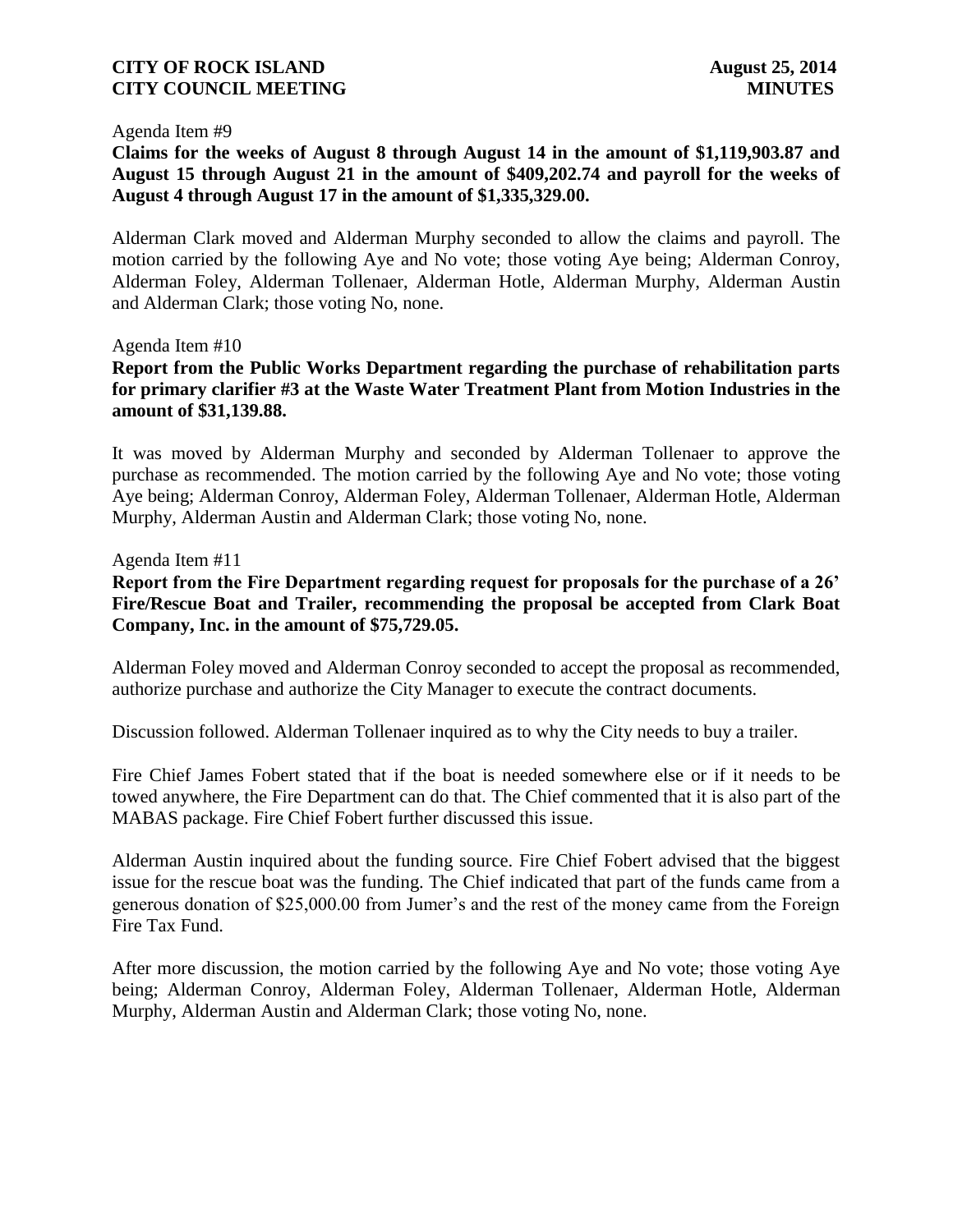#### Agenda Item #12

# **Report from the Public Works Department regarding bids for the 2014 SW Street Patching Program project, recommending the bid be awarded to Langman Construction, Inc. in the amount of \$255,727.51**.

It was moved by Alderman Conroy and seconded by Alderman Clark to award the bid as recommended and authorize the City Manager to execute the contract documents. The motion carried by the following Aye and No vote; those voting Aye being; Alderman Conroy, Alderman Foley, Alderman Tollenaer, Alderman Hotle, Alderman Murphy, Alderman Austin and Alderman Clark; those voting No, none.

#### Agenda Item #13

**Report from the Public Works Department and the Community and Economic Development Department regarding bids for the Ridgewood Sustainable Business Park, recommending to reject the bids, discontinue the project, and return any unused portions of the EDA grant award.**

It was moved by Alderman Conroy and seconded by Alderman Tollenaer to reject the bids as recommended, authorize staff to discontinue the project and return any unused portions of the EDA grant award. The motion carried by the following Aye and No vote; those voting Aye being; Alderman Conroy, Alderman Foley, Alderman Tollenaer, Alderman Hotle, Alderman Murphy, Alderman Austin and Alderman Clark; those voting No, none.

#### Agenda Item #14

**Report from the Public Works Department and the Community and Economic Development Department regarding a supplemental services proposal from Missman, Inc. for construction inspection services as it relates to the Quad City Botanical Center Children's Garden in the amount of \$59,349.08.**

It was moved by Alderman Hotle and seconded by Alderman Austin to approve the proposal as recommended and authorize the City Manager to execute the contract documents.

Comments followed. Alderman Tollenaer stated that he is a Grandpa and if anyone gets the opportunity, go to the Children's Garden; it is cool!

After comments, the motion carried by the following Aye and No vote; those voting Aye being; Alderman Conroy, Alderman Foley, Alderman Tollenaer, Alderman Hotle, Alderman Murphy, Alderman Austin and Alderman Clark; those voting No, none.

#### Agenda Item #15

**Report from the Public Works Department regarding a preliminary engineering services proposal from Symbiont for the Blackhawk Lift Station improvements in the amount of \$44,000.00.**

Alderman Murphy moved and Alderman Austin seconded to approve the proposal as recommended and authorize the City Manager to execute the contract documents. The motion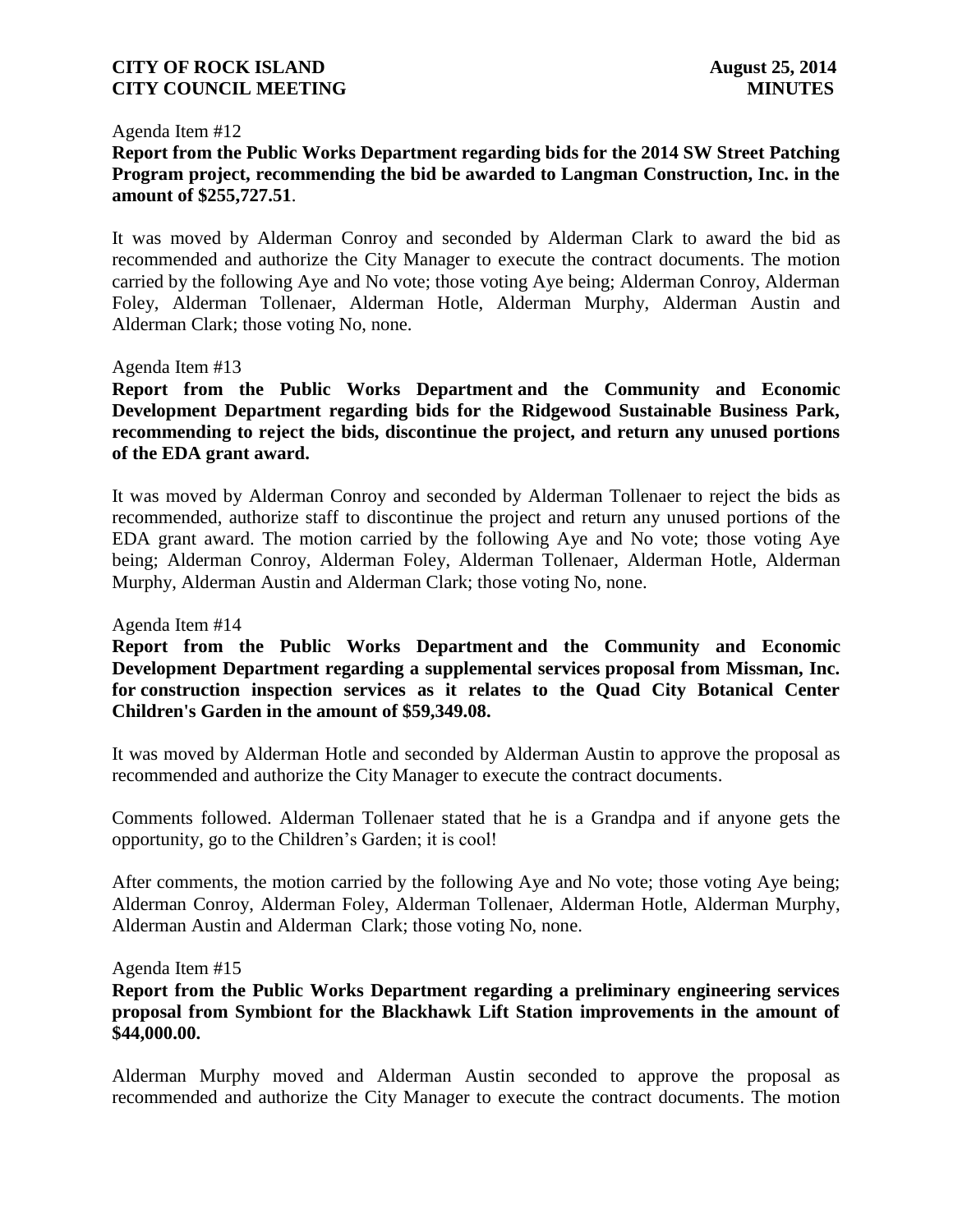carried by the following Aye and No vote; those voting Aye being; Alderman Conroy, Alderman Foley, Alderman Tollenaer, Alderman Hotle, Alderman Murphy, Alderman Austin and Alderman Clark; those voting No, none.

#### Agenda Item #16

## **Report from the Public Works Department regarding a Resolution declaring the City's support for the Quad Cities Area Mississippi River Water Suppliers Coalition**.

Alderman Austin moved and Alderman Murphy seconded to adopt the resolution. The motion carried by the following Aye and No vote; those voting Aye being; Alderman Conroy, Alderman Foley, Alderman Tollenaer, Alderman Hotle, Alderman Murphy, Alderman Austin and Alderman Clark; those voting No, none.

#### Agenda Item #17

**Report from the Community and Economic Development Department regarding a contribution in the amount of \$10,000.00 from Downtown TIF funds in CY2014 to Rock Island Economic Growth Corporation to support the marketing and operations of The Shoppes on 2nd .**

It was moved by Alderman Murphy and seconded by Alderman Hotle to approve the contribution as recommended. The motion carried by the following Aye and No vote; those voting Aye being; Alderman Conroy, Alderman Foley, Alderman Tollenaer, Alderman Hotle, Alderman Murphy, Alderman Austin and Alderman Clark; those voting No, none.

#### Agenda Item #18

## **Report from the Community and Economic Development Department regarding a request from Mr. Chad Jones to apply for a Special Use Permit to continue to operate a lawn care business out of his residence at 918 45th Street.**

Alderman Murphy moved and Alderman Hotle seconded to allow for the application of the special use permit as recommended. The motion carried by the following Aye and No vote; those voting Aye being; Alderman Conroy, Alderman Foley, Alderman Tollenaer, Alderman Hotle, Alderman Murphy, Alderman Austin and Alderman Clark; those voting No, none.

#### Agenda Item #19

## **Report from the Traffic Engineering Committee regarding a request from a current resident to remove a handicapped parking space at 1529 40th Street.**

It was moved by Alderman Murphy and seconded by Alderman Hotle to approve the request as recommended and refer to the City Attorney for an ordinance. The motion carried by the following Aye and No vote; those voting Aye being; Alderman Conroy, Alderman Foley, Alderman Tollenaer, Alderman Hotle, Alderman Murphy, Alderman Austin and Alderman Clark; those voting No, none.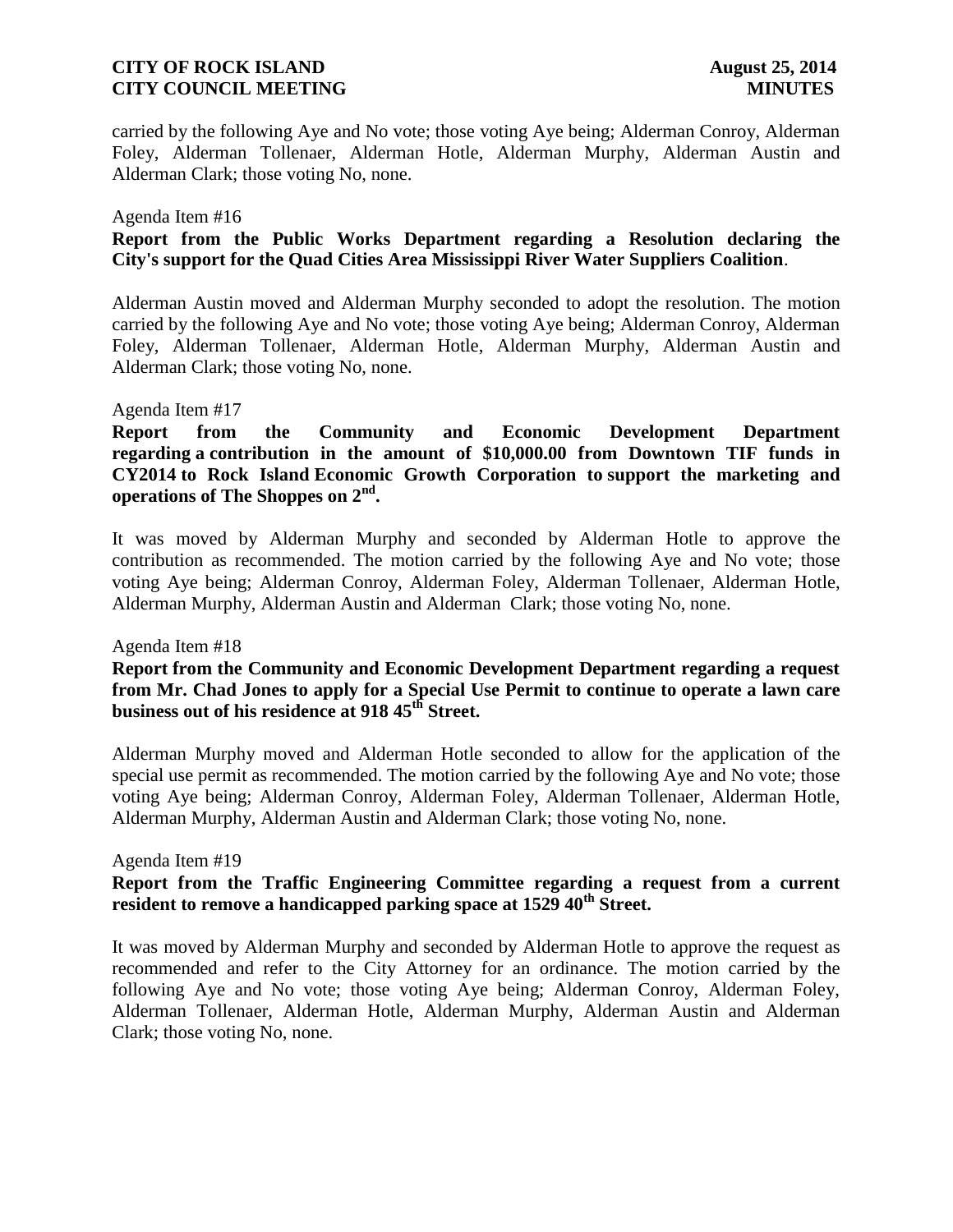#### Agenda Item #20

# **Report from the Traffic Engineering Committee regarding a request from Lenore Knock of Trinity College of Nursing and Health Services at 2122 25th Avenue to establish a no parking zone 20 feet east of the college driveway and 25 feet west of the college driveway.**

Alderman Foley moved and Alderman Conroy seconded to approve the request as recommended and refer to the City Attorney for an ordinance. The motion carried by the following Aye and No vote; those voting Aye being; Alderman Conroy, Alderman Foley, Alderman Tollenaer, Alderman Hotle, Alderman Murphy, Alderman Austin and Alderman Clark; those voting No, none.

Agenda Item #21

# **Report from the Mayor regarding an appointment to the Library Board**.

It was moved by Alderman Tollenaer and seconded by Alderman Murphy to approve the appointment as recommended. The motion carried by the following Aye and No vote; those voting Aye being; Alderman Conroy, Alderman Foley, Alderman Tollenaer, Alderman Hotle, Alderman Murphy, Alderman Austin and Alderman Clark; those voting No, none.

Jessica Matherly was appointed to the Library Board to complete Russell Kennel's term who resigned. Ms. Matherly's term will expire in May 2017.

Agenda Item #22

**Report from the City Clerk regarding two Sound Amplification permit applications for Augustana College to hold a Multicultural Programming Board Barbecue with music outside on campus grounds on Sunday, August 31st from 6:00 pm to 11:00 pm and an outdoor concert on Tuesday, October 7th from 7:00 pm to 11:00 pm as part of their homecoming festivities**.

Alderman Tollenaer moved and Alderman Murphy seconded to approve the sound amplification permits as recommended. The motion carried by the following Aye and No vote; those voting Aye being; Alderman Conroy, Alderman Foley, Alderman Tollenaer, Alderman Hotle, Alderman Murphy, Alderman Austin and Alderman Clark; those voting No, none.

Agenda Item #23

# **Report from the City Clerk regarding an Activity permit application for the 30th annual Labor Day Parade to be held on Monday, September 1, 2014 from 9:30 am to noon**.

It was moved by Alderman Foley and seconded by Alderman Hotle to approve the event as recommended. The motion carried by the following Aye and No vote; those voting Aye being; Alderman Conroy, Alderman Foley, Alderman Tollenaer, Alderman Hotle, Alderman Murphy, Alderman Austin and Alderman Clark; those voting No, none.

#### Agenda Item #24

**Report from the City Clerk regarding a Sound Amplification permit request from the Refuge Church to hold their annual three day outdoor revival on Friday, September 5th**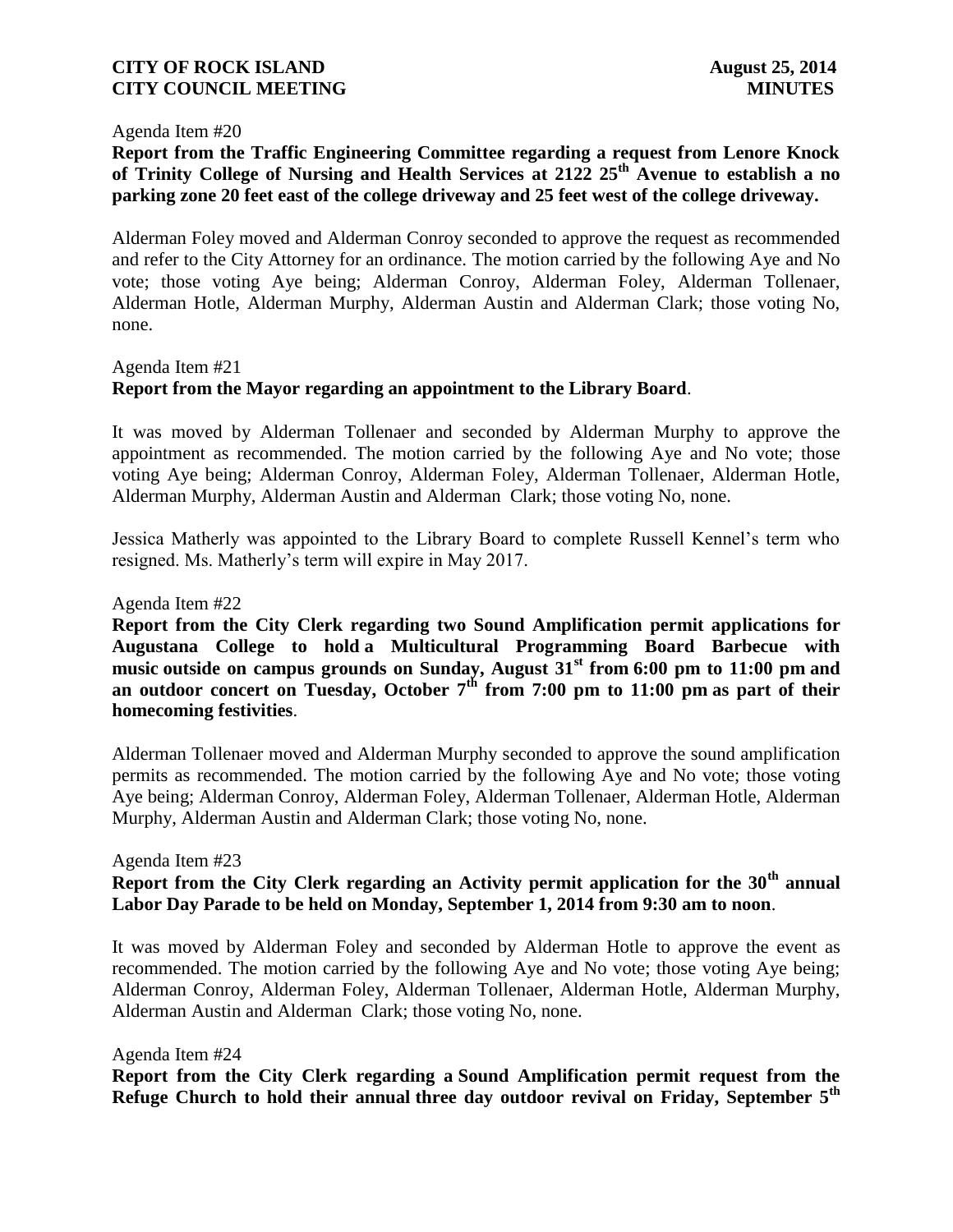# **from 6:00 pm to 9:00 pm, Saturday, September 6th from 10:00 am to 9:00 pm and Sunday, September 7th from 1:00 pm to 6:00 pm at Franklin Field**.

Alderman Clark moved and Alderman Austin seconded to approve the sound amplification permit as recommended. The motion carried by the following Aye and No vote; those voting Aye being; Alderman Conroy, Alderman Foley, Alderman Tollenaer, Alderman Hotle, Alderman Murphy, Alderman Austin and Alderman Clark; those voting No, none.

#### Agenda Item #25

## **Report from the City Clerk regarding a request from Bill Anderson for a Street Closing at 23rd Street between 20 ½ Avenue and 2025 23rd Street for a block party, along with a sound amplification permit for Saturday, September 13, 2014 from 4:30 pm to midnight**.

It was moved by Alderman Tollenaer and seconded by Alderman Murphy to approve the requests as recommended. The motion carried by the following Aye and No vote; those voting Aye being; Alderman Conroy, Alderman Foley, Alderman Tollenaer, Alderman Hotle, Alderman Murphy, Alderman Austin and Alderman Clark; those voting No, none.

#### Agenda Item #26

## **Report from the City Clerk regarding an Activity permit application from the Cornbelt Running Club to hold their 26th annual 5K and 10K Run on Sunday, September 21, 2014 from 8:00 am to 9:30 am.**

Alderman Foley moved and Alderman Hotle seconded to approve the event as recommended. The motion carried by the following Aye and No vote; those voting Aye being; Alderman Conroy, Alderman Foley, Alderman Tollenaer, Alderman Hotle, Alderman Murphy, Alderman Austin and Alderman Clark; those voting No, none.

#### Agenda Item #27

# **Report from the City Clerk regarding a request from Stephen Moller for a Street Closing at 22 ½ Avenue between 25th Street and 26th Street on Saturday, September 20, 2014 from 4:00 pm to 8:00 pm for a block party**.

Alderman Conroy moved to approve the request as recommended along with Item #28 for the street closing for September  $28<sup>th</sup>$  for Karen Nyman, Alderman Hotle seconded. The motion carried by the following Aye and No vote; those voting Aye being; Alderman Conroy, Alderman Foley, Alderman Tollenaer, Alderman Hotle, Alderman Murphy, Alderman Austin and Alderman Clark; those voting No, none.

#### Agenda Item #28

**Report from the City Clerk regarding a request from Karen Nyman for a Street Closing at 28th Street between 28th Avenue and 29th Avenue on Sunday, September 28, 2014 from noon to 4:00 pm for a block party**.